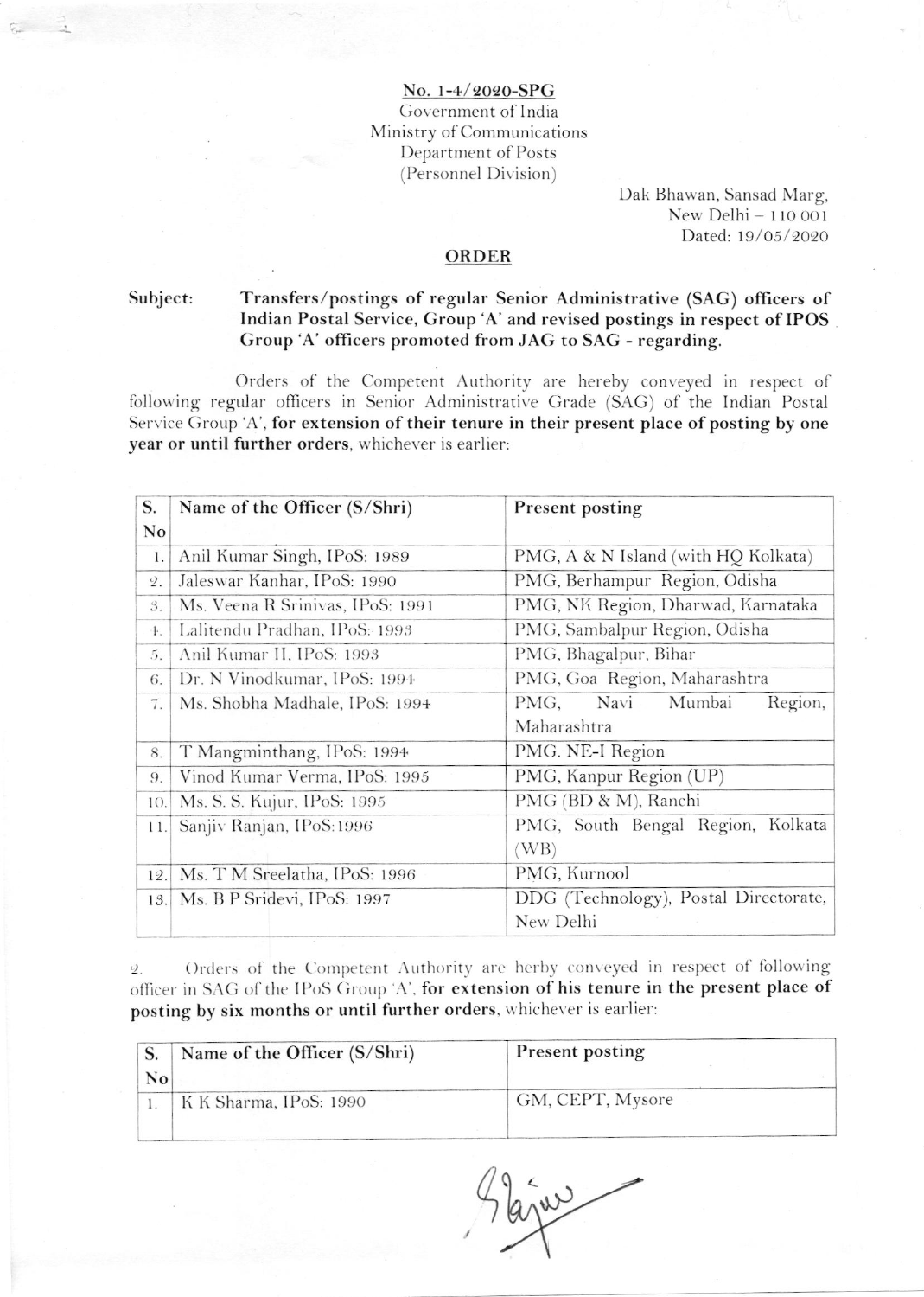3. Orders of the competent authority are hereby conveyed for following transfers/postings in SAG grade:

| S.<br>$\overline{N_0}$ | Name of the<br>Officer (S/Shri) | <b>Present posting</b> | New posting     | Remarks                     |  |
|------------------------|---------------------------------|------------------------|-----------------|-----------------------------|--|
| 1.                     | Ms. Sumathi                     | PMG, Central           | Chennai<br>PMG, | On request                  |  |
|                        | Ravichandran,                   | Region, Trichy         | City<br>Region, |                             |  |
|                        | IPoS: 1987                      | (Tamilnadu)            | Tamilnadu       |                             |  |
| $2$ .                  | Col.<br>Sagar                   | Hyderabad<br>PMG,      | PMG,<br>НQ      | Vice Dr. PVS<br>Reddy       |  |
|                        | Singh<br>Hanuman                | Region,                | Region;         | (IPoS: 1993) transferred to |  |
|                        | (IPos: 1995)                    | Hyderabad              | Hyderabad.      | PMG, Hyderabad Region,      |  |
|                        |                                 |                        |                 | Hyderabad vide<br>order     |  |
|                        |                                 |                        |                 | dated 06.05.2020.           |  |

In supersession of earlier order of even no. dated 06/05/2020 (Part-I) regarding  $4.$ promotion and posting of JAG officers to SAG grade, orders of the competent authority is hereby conveyed for the changes in postings of the following two officers:

| S.                     | Name of the        | Present    | Posting<br>on     | New Place    | Remarks                       |
|------------------------|--------------------|------------|-------------------|--------------|-------------------------------|
| $\mathbf{N}\mathbf{o}$ | Officer            | posting    | vide<br>Transfer, | of Posting   |                               |
|                        | (S/Shri/Ms.)       |            | order<br>dated    |              |                               |
|                        |                    |            | 06.05.2020        |              |                               |
| $\mathbf{1}$ .         | Kushal Kumar       | On         | PMG,              | PMG,         | Against<br>vacant             |
|                        | Pathak, IPoS: 2000 | deputation | Berhampur         | Varanasi,    | post and in view of           |
|                        |                    |            | Odisha<br>Region, | Circle<br>UP | extension of Shri             |
|                        |                    |            | (On promotion)    | (On          | Kanhar<br>Jaleswar            |
|                        |                    |            |                   | promotion)   | (IPoS: 1990)<br>as            |
|                        |                    |            |                   |              | PMG, Berhampur                |
|                        |                    |            |                   |              | Region.                       |
| 2.                     | K Kevichusa        | On         | Kolkata<br>PMG,   | PMG, NE-     | Against<br>vacant             |
|                        |                    | deputation | Region            | Н<br>Region  | post and retention            |
|                        |                    |            |                   | on           | Shri Amitabh<br><sub>of</sub> |
|                        |                    |            |                   | promotion)   | Singh (IPoS: 1995)            |
|                        |                    |            |                   |              | as PMG, Kolkata               |
|                        |                    |            |                   |              | region.                       |

Relevant charge reports may be sent in due course. 5.

Hindi version will follow. 6.

er  $\mathbf{G}$ . Rajeev) Director (Staff)

Copy forwarded to:

- PS to Minister of Communications/Minister of State for Communications. 1.
- Sr. PPS to Secretary (Posts)/PPS to Director General Postal Services.  $\mathcal{Q}$ .
- PPS/PS to Additional Director General (Coordination)/All Members, Postal Services 3. Board.